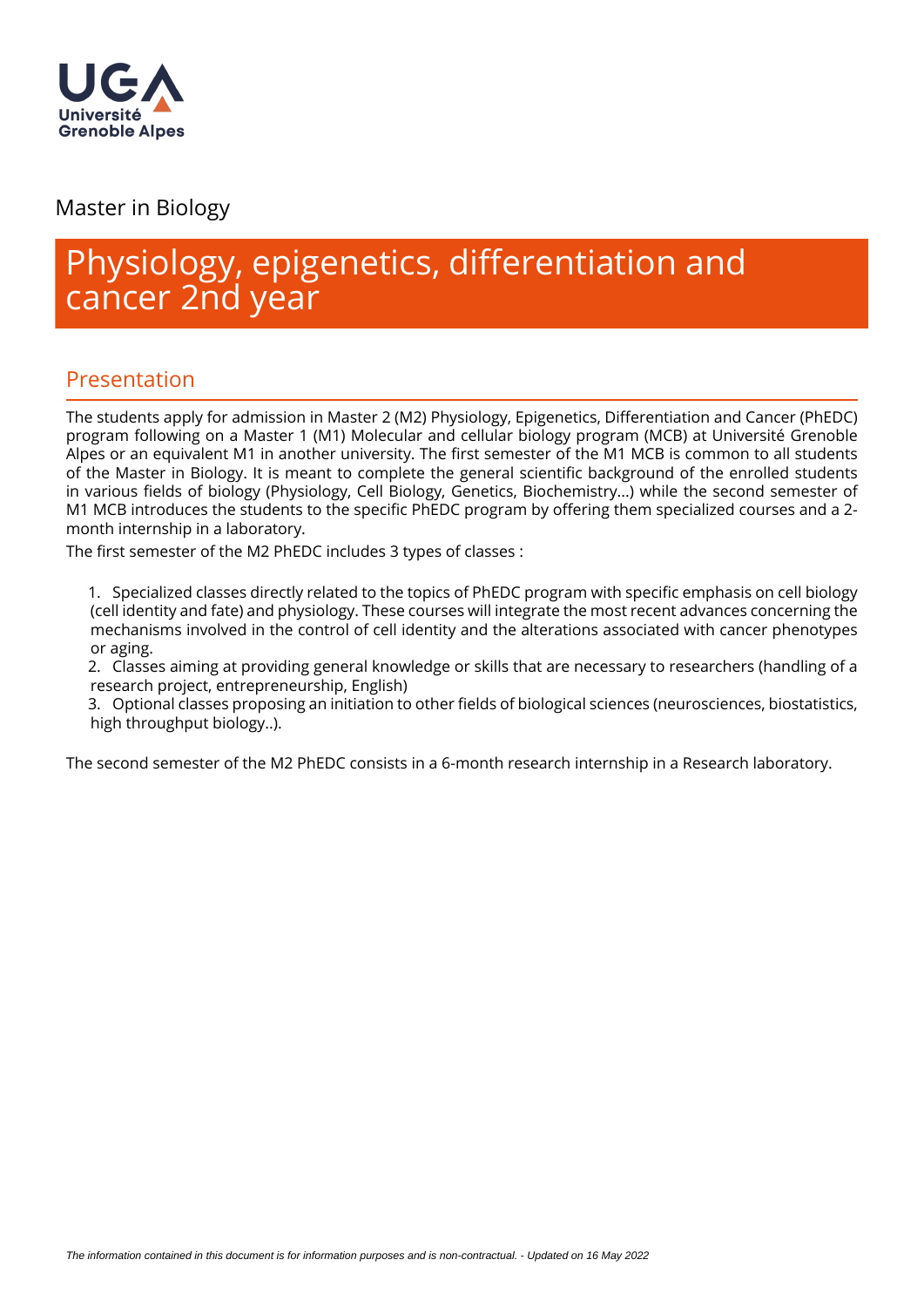



The blood and lymphatic circulation networks in the mouse ear: a model for studying the development of blood vessels.

Laboratoire de Biologie du Cancer et de l'Infection, INSERM U1036, CEA Grenoble, Université Grenoble Alpes.

# Registration and scholarships

Second year of the master's degree in Biology : to be eligible to apply, you should have completed (or you should be enrolled in) a first year of a master's degree in Sciences i.e. you should have validated 60 ETCS of a master's degree in Sciences by the end of your current academic year.

Public continuing education : You are in charge of continuing education :

- if you resume your studies after 2 years of interruption of studies
- or if you followed training under the continuous training regime one of the previous 2 years

• or if you are an employee, job seeker, self-employed

If you do not have the diploma required to integrate the training, you can undertake a validation of personal [and professional achievements \(VAPP](https://www.univ-grenoble-alpes.fr/construire-son-parcours/valider-ses-acquis/validation-des-acquis-personnels-et-professionnels-vapp)).

Do you want to apply and sign up for a course ? Please be aware that the procedure differs depending on the diploma you want to take, the diploma you have already obtained and, for foreign students, your place of residence. Let us be your guide – simply follow this [link](https://www.univ-grenoble-alpes.fr/education/how-to-apply/applying-and-registering/)

An interview will be proposed to the applicants to the first or second year of the master's degree in order to test their motivation

• 2 sessions to apply: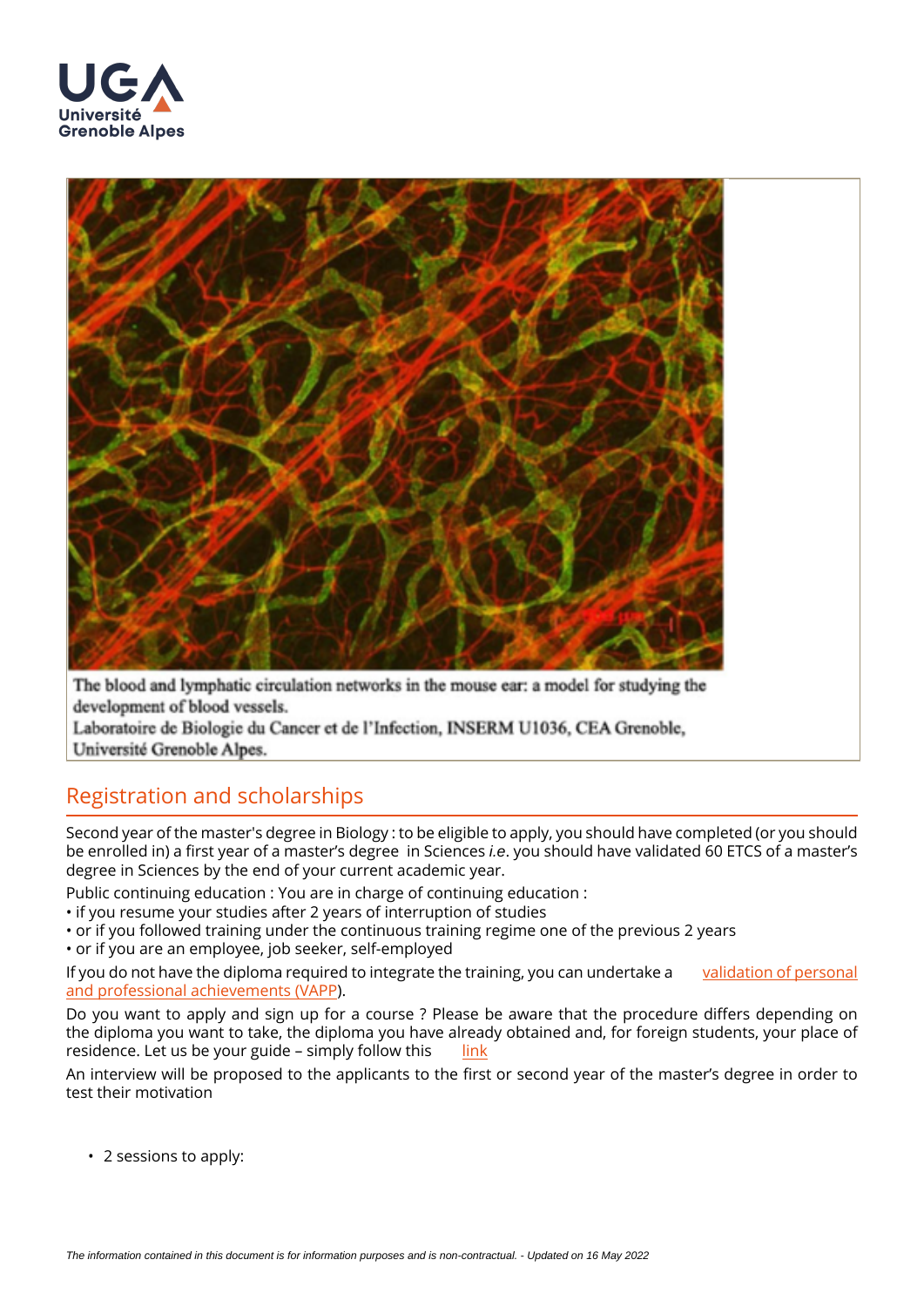

- From 1 to 21 March included
- From 25 April to 13 May included

### Further studies

Graduating from a master degree in Physiology, epigenetics, differentiation and cancer (PhEDC) leads to a career as a research engineer in academic or private laboratories. For the students interested in a career as a research scientist in academic institutions or in private pharmaceutical industries: consecutively to a master degree in Physiology, epigenetics, differentiation and cancer (PhEDC), the students may choose to continue with a PhD program offered by a french doctoral school or foreign universities, and related to the aforementioned fields of biology. After the obtaining of their PhD, the young researchers usually undertake one or two post-doctoral trainings of 2-3 years each, in France or foreign countries, in order to diversify their expertise. They can then apply to permanent positions as:

- Full time researchers at the national French organizations of research ("CNRS", "INSERM", "INRA", "IRD" etc)
- Project managers in R&D laboratories from private biotech companies
- Researchers-teachers in French or foreign universities

## Practicals informations :

- > Component : UFR Chimie-Biologie
- > level : Baccalaureate +5
- > Duration : 1 year
- > Course type : Initial and Continuing Education
- > Location(s) : Grenoble University campus

## **Contacts**

#### Program director

Vourc'h Claire Claire.Vourch@univ-grenoble-alpes.fr Administrative contact

Chemistry-Biology Course Services ufrchimiebiologie-formation@univ-grenoble-alpes.fr

## **Program**

#### Master 2nd year

| Master 2nd year                                                |        | UE Molecular biology of the cancer<br>cell                | 6 ECTS |
|----------------------------------------------------------------|--------|-----------------------------------------------------------|--------|
| Semester 9                                                     |        |                                                           |        |
| <b>UE Research project</b>                                     | 6 ECTS | 1 option(s) to choose from 11                             |        |
|                                                                |        | UE Ageing and longevity                                   | 6 ECTS |
| 3 option(s) to choose from 5<br><b>UE Ageing and longevity</b> | 6 ECTS | UE Evolution and development of<br><b>Eukaryotes</b>      | 6 ECTS |
| UE Cardiovascular physiology and<br>integrated metabolism      | 6 ECTS | UE Epigenetics and cell differentiation                   | 6 ECTS |
| UE Epigenetics and cell differentiation                        | 6 ECTS | UE Cardiovascular physiology and<br>integrated metabolism | 6 ECTS |
| UE Evolution and development of<br><b>Eukaryotes</b>           | 6 ECTS | UE Molecular biology of the cancer<br>cell                | 6 ECTS |
|                                                                |        | UE High throughput Biology                                | 6 ECTS |